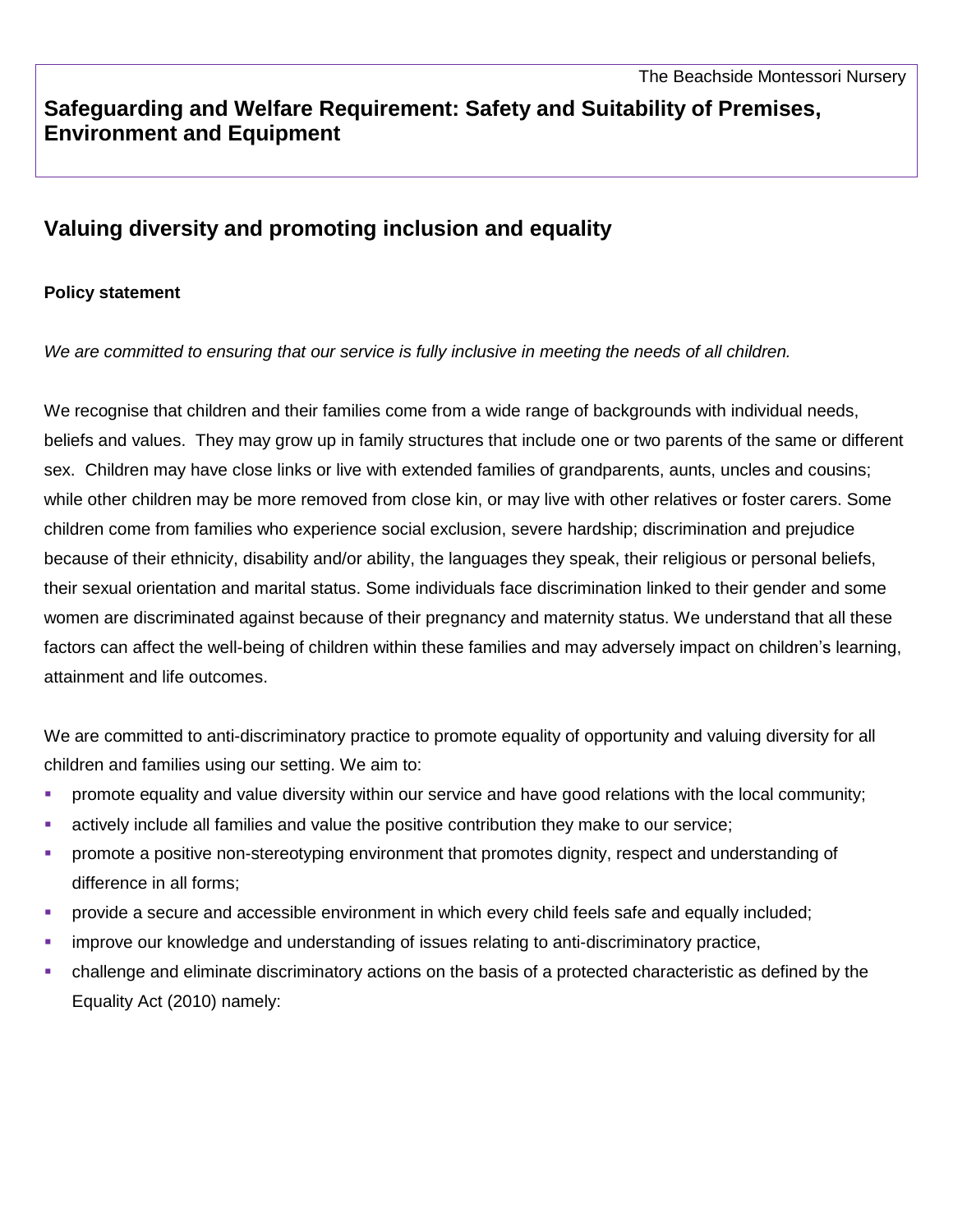- o age;
- o gender;
- o gender reassignment;
- o marital status;
- o pregnancy and maternity;
- o race;
- o disability;
- o sexual orientation; and
- o religion or belief.
- Where possible, take positive action to benefit groups or individuals with protected characteristics who are disadvantaged, have a disproportional representation within the service or need different things from the service.

### **Procedures**

### *Admissions*

Our setting is open and accessible to all members of the community.

- We base our Admissions Policy on a fair system.
- We do not discriminate against a child or their family in our service provision, including preventing their entry to our setting based on a protected characteristic as defined by the Equality Act (2010).
- **We advertise our service widely.**
- We provide information in clear, concise language, whether in spoken or written form and provide information in other languages (where ever possible).
- We reflect the diversity of our community and wider society in our publicity and promotional materials.
- We provide information on our offer of provision for children with special educational needs and disabilities.
- We ensure that all parents are made aware of our Valuing Diversity and Promoting Inclusion and Equality Policy.
- We make reasonable adjustments to ensure that disabled children can participate successfully in the services and in the curriculum offered by the setting.
- We ensure, wherever possible, that we have a balanced intake of boys and girls in the setting.
- We take action against any discriminatory, prejudice, harassing or victimising behaviour by our staff, volunteers or parents whether by:
	- **-** direct discrimination someone is treated less favourably because of a protected characteristic e.g. preventing families of a specific ethnic group from using the service;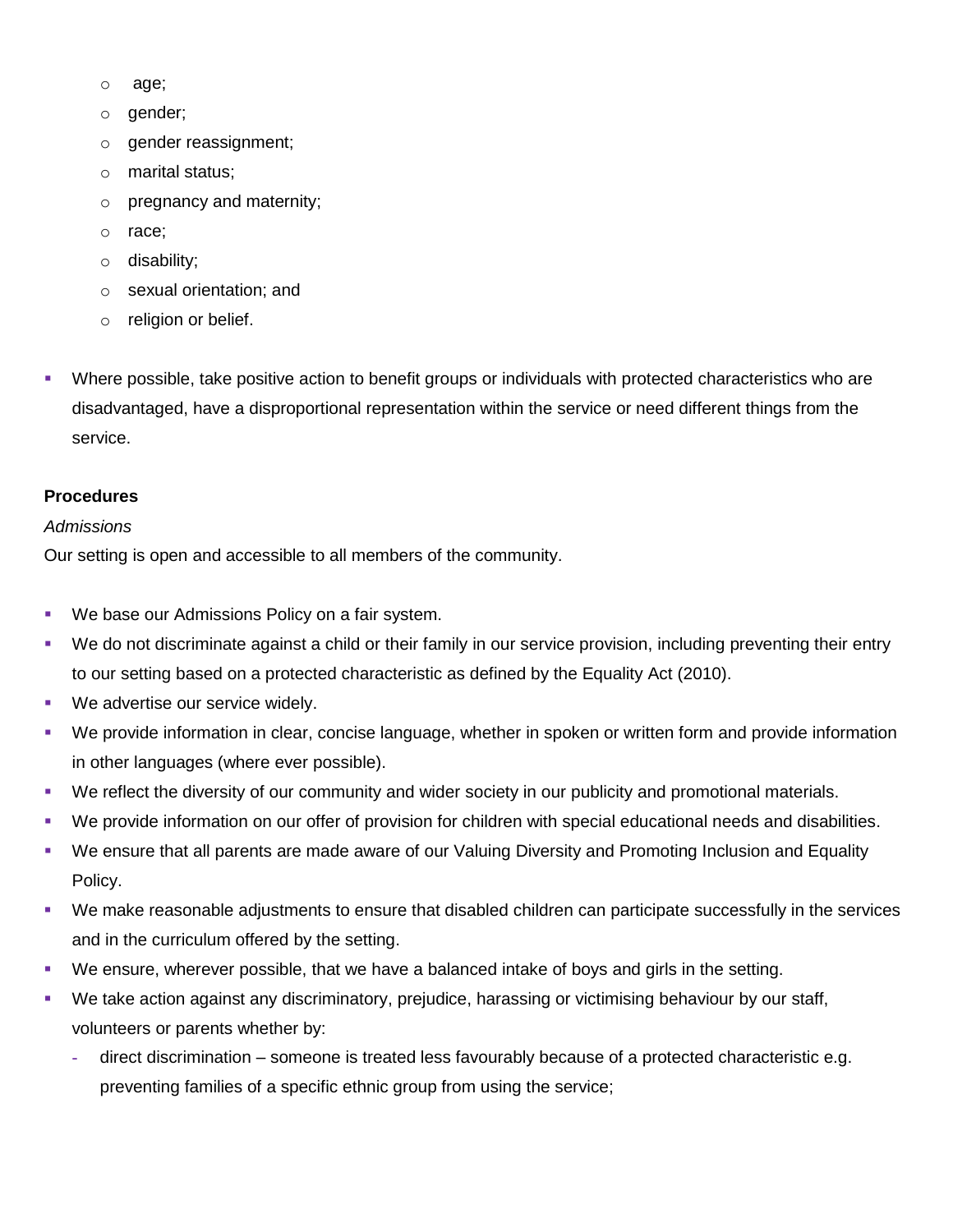- **-** indirect discrimination someone is affected unfavourably by a general policy e.g. children must only speak English in the setting;
- **-** discrimination arising from a disability someone is treated less favourably because of something connected with their disability e.g. a child with a visual impairment is excluded from an activity;
- **-** association discriminating against someone who is associated with a person with a protected characteristic e.g. behaving unfavourably to someone who is married to a person from a different cultural background; or
- **-** perception discrimination on the basis that it is thought someone has a protected characteristic e.g. making assumptions about someone's sexual orientation.
- **We will not tolerate behaviour from an adult who demonstrates dislike or prejudice towards individuals who are perceived to be from another country.**
- Displaying of openly discriminatory xenophobic and possibly offensive or threatening materials, name calling, or threatening behaviour are unacceptable on, or around, our premises and will be dealt with immediately and discreetly by asking the adult to stop using the unacceptable behaviour and inviting them to read and to act in accordance with the relevant policy statement and procedure. Failure to comply may lead to the adult being excluded from the premises.

## *Employment*

- We advertise posts and all applicants are judged against explicit and fair criteria.
- **Applicants are welcome from all backgrounds and posts are open to all.**
- We may use the exemption clauses in relevant legislation to enable the service to best meet the needs of the community.
- The applicant who best meets the criteria is offered the post, subject to references and suitability checks. This ensures fairness in the selection process.
- All our job descriptions include a commitment to promoting equality, and recognising and respecting diversity as part of their specifications.
- We monitor our application process to ensure that it is fair and accessible.

# *Training*

- We seek out training opportunities for our staff and volunteers to enable them to develop anti-discriminatory and inclusive practices.
- We ensure that our staff are confident and fully trained in administering relevant medicines and performing invasive care procedures on children when these are required.
- We review our practices to ensure that we are fully implementing our policy for Valuing Diversity and Promoting Equality.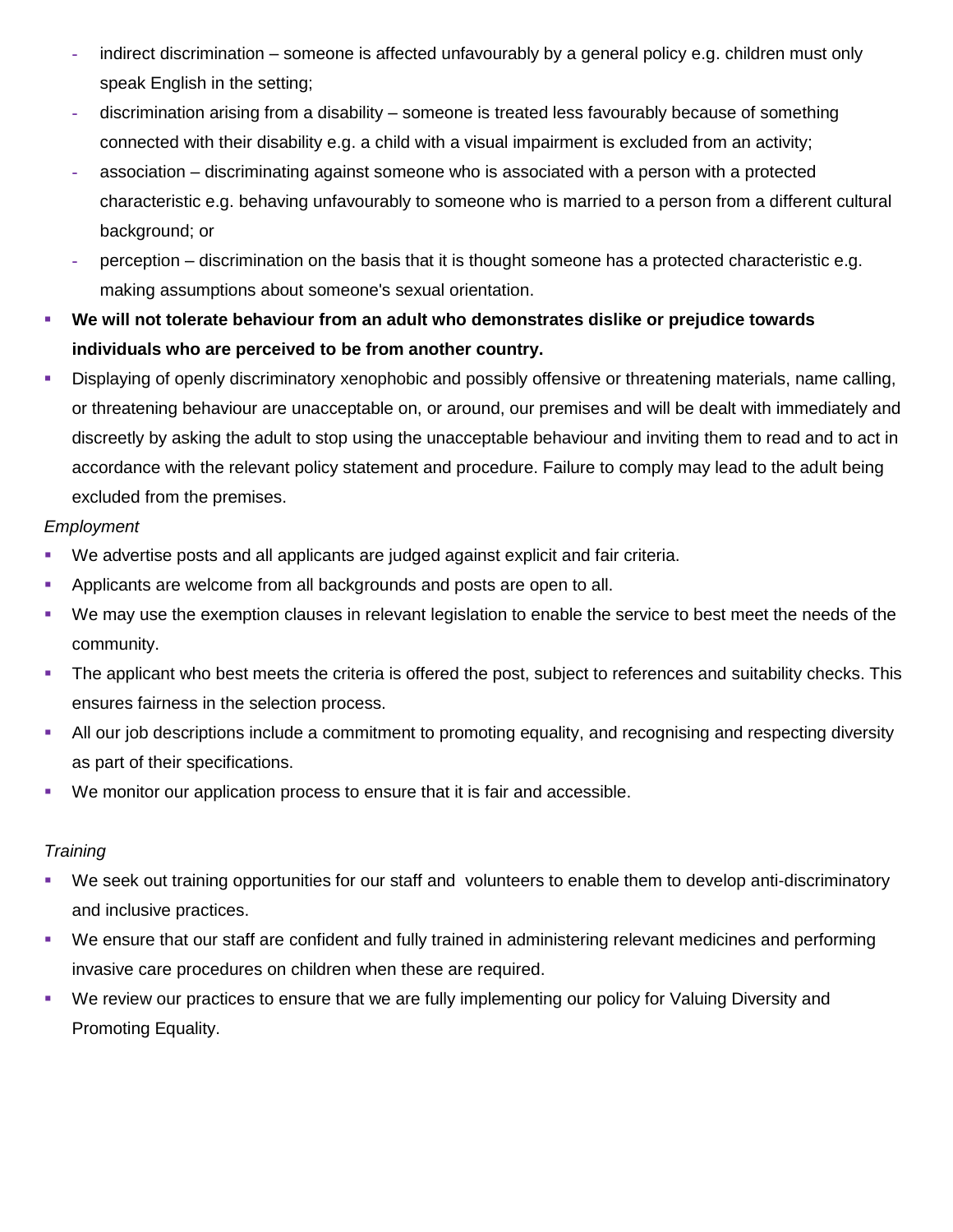### *Curriculum*

The curriculum offered in our setting encourages children to develop positive attitudes about themselves as well as about people who are different from themselves. It encourages development of confidence and self esteem, empathy, critical thinking and reflection.

We ensure that our practice is fully inclusive by:

- **creating an environment of mutual respect and tolerance;**
- modelling desirable behaviour to children and helping children to understand that discriminatory behaviour and remarks are hurtful and unacceptable;
- **Pasitively reflecting the widest possible range of communities within resources;**
- avoiding use of stereotypes or derogatory images within our books or any other visual materials;
- **EXEC** celebrating locally observed festivals and holy days;
- ensuring that children learning English as an additional language have full access to the curriculum and are supported in their learning;
- ensuring that disabled children with and without special educational needs are fully supported;
- ensuring that children speaking languages other than English are supported in the maintenance and development of their home languages

We will ensure that our environment is as accessible as possible for all visitors and service users. We do this by:

- undertaking an access audit to establish if the setting is accessible to all disabled children and adults. If access to the setting is found to treat disabled children or adults less favourably, then we make reasonable adjustments to accommodate the needs of disabled children and adults.
- fully differentiating the environment, resources and curriculum to accommodate a wide range of learning, physical and sensory needs.

## *Valuing diversity in families*

- We welcome the diversity of family lifestyles and work with all families.
- We encourage children to contribute stories of their everyday life to the setting.
- We encourage mothers, fathers and other carers to take part in the life of the setting and to contribute fully.
- For families who speak languages in addition to English, we will develop means to encourage their full inclusion.
- We offer a flexible payment system for families experiencing financial difficulties and offer information regarding sources of financial support.
- We take positive action to encourage disadvantaged and under-represented groups to use the setting.